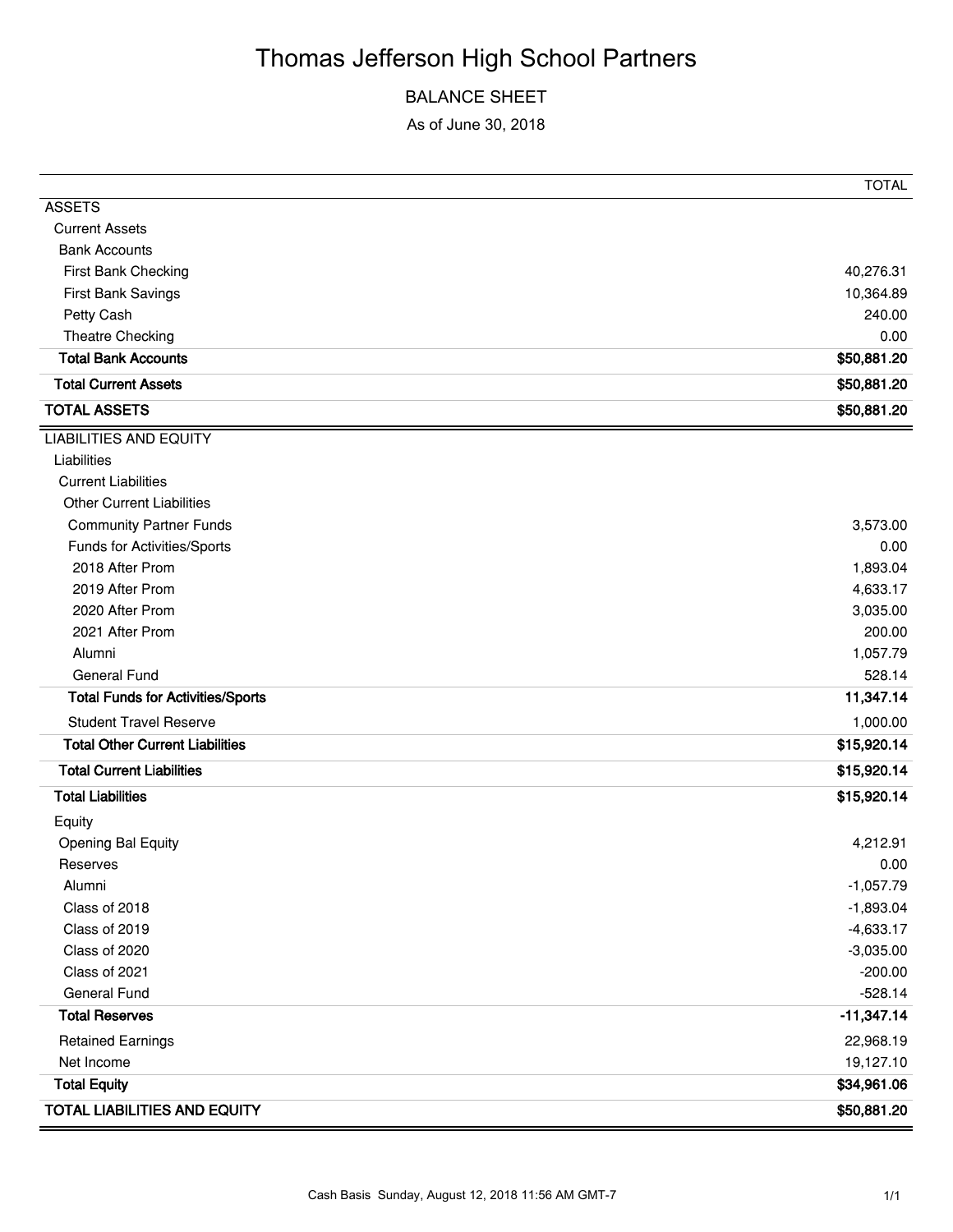# Thomas Jefferson High School Partners

PROFIT AND LOSS

August 2017 - June 2018

|                                | <b>AUG 2017</b> | <b>SEP 2017</b> | <b>OCT 2017</b> | <b>NOV 2017</b> | <b>DEC 2017</b> | <b>JAN 2018</b> | FEB 2018   | MAR 2018    | APR 2018    | MAY 2018 | <b>JUN 2018</b> | <b>TOTAL</b>  |
|--------------------------------|-----------------|-----------------|-----------------|-----------------|-----------------|-----------------|------------|-------------|-------------|----------|-----------------|---------------|
| Income                         |                 |                 |                 |                 |                 |                 |            |             |             |          |                 |               |
| 10% Fundraising                | 0.00            | 0.00            | 0.00            | 0.00            | 0.00            | 0.00            | 0.00       | 0.00        | 0.00        | 0.00     | 0.00            | \$0.00        |
| Class of 2018                  | 125.00          | 7.50            | 0.00            | 0.00            | 0.00            | 0.00            | 0.00       | 0.00        | 0.00        | 0.00     | 0.00            | \$132.50      |
| Class of 2019                  | 0.00            | 22.00           | 0.00            | 0.00            | 0.00            | 0.00            | 0.00       | 0.00        | 0.00        | 0.00     | 0.00            | \$22.00       |
| Class of 2020                  | 140.00          | 0.00            | 0.00            | 0.00            | 0.00            | 0.00            | 0.00       | 0.00        | 0.00        | 0.00     | 0.00            | \$140.00      |
| Football                       | 400.00          | 0.00            | 0.00            | 0.00            | 0.00            | 0.00            | 0.00       | 0.00        | 0.00        | 0.00     | 0.00            | \$400.00      |
| Theatre                        | 0.00            | 0.00            | 0.00            | 603.39          | 0.00            | 0.00            | 0.00       | 0.00        | 0.00        | 0.00     | 0.00            | \$603.39      |
| <b>Total 10% Fundraising</b>   | 665.00          | 29.50           | 0.00            | 603.39          | 0.00            | 0.00            | 0.00       | 0.00        | 0.00        | 0.00     | 0.00            | \$1,297.89    |
|                                |                 |                 |                 |                 |                 |                 |            |             |             |          |                 |               |
| Art Fest                       | 0.00            | 0.00            | 0.00            | 0.00            | 0.00            | 0.00            | 0.00       | 0.00        | 0.00        | 0.00     | 0.00            | \$0.00        |
| <b>Book Fair</b>               | 0.00            | 0.00            | 0.00            | 0.00            | 960.00          | 0.00            | 0.00       | 0.00        | 0.00        | 0.00     | 0.00            | \$960.00      |
| Booth Fees                     | 0.00            | 65.00           | 1,895.00        | 3,962.63        | 2,285.00        | 0.00            | 0.00       | 0.00        | 0.00        | 0.00     | 0.00            | \$8,207.63    |
| Food                           | 0.00            | 0.00            | 0.00            | 0.00            | 83.00           | 0.00            | 0.00       | 0.00        | 0.00        | 0.00     | 0.00            | \$83.00       |
| <b>Total Art Fest</b>          | 0.00            | 65.00           | 1,895.00        | 3,962.63        | 3,328.00        | 0.00            | 0.00       | 0.00        | 0.00        | 0.00     | 0.00            | \$9,250.63    |
| Class of 2017                  | 0.00            | 0.00            | 0.00            | 0.00            | 0.00            | 0.00            | 0.00       | 0.00        | 0.00        | 0.00     | 0.00            | \$0.00        |
| Donation                       | 0.00            | 0.00            | 0.00            | 0.00            | 0.00            | 0.00            | 0.00       | 0.00        | 0.00        | 0.00     | 175.00          | \$175.00      |
| Total Class of 2017            | 0.00            | 0.00            | 0.00            | 0.00            | 0.00            | 0.00            | 0.00       | 0.00        | 0.00        | 0.00     | 175.00          | \$175.00      |
| Class of 2018                  | 0.00            | 0.00            | 0.00            | 0.00            | 0.00            | 0.00            | 0.00       | 0.00        | 0.00        | 0.00     | 0.00            | \$0.00        |
|                                |                 |                 |                 |                 |                 |                 |            |             |             |          |                 |               |
| Donation                       | 1,250.00        | 75.00           | 0.00            | 0.00            | 1,000.00        | 300.00          | 0.00       | 0.00        | 0.00        | 0.00     | 0.00            | \$2,625.00    |
| Fundraising                    | 0.00            | 0.00            | 75.00           | 0.00            | 0.00            | 716.00          | 0.00       | 0.00        | 0.00        | 0.00     | 0.00            | \$791.00      |
| Total Class of 2018            | 1,250.00        | 75.00           | 75.00           | 0.00            | 1,000.00        | 1,016.00        | 0.00       | 0.00        | 0.00        | 0.00     | 0.00            | \$3,416.00    |
| Class of 2019                  | 0.00            | 0.00            | 0.00            | 0.00            | 0.00            | 0.00            | 0.00       | 0.00        | 0.00        | 0.00     | 0.00            | \$0.00        |
| Donation                       | 0.00            | 31.00           | 0.00            | 450.00          | 0.00            | 0.00            | 0.00       | 100.00      | 250.00      | 70.00    | 0.00            | \$901.00      |
| Fundraisers                    | 0.00            | 220.50          | 732.96          | 0.00            | 0.00            | 0.00            | 0.00       | 0.00        | 1,142.38    | 0.00     | 0.00            | \$2,095.84    |
| Merchandise Sales              | 0.00            | 165.00          | 0.00            | 0.00            | 22.00           | 0.00            | 0.00       | 0.00        | 0.00        | 0.00     | 5.00            | \$192.00      |
| Total Class of 2019            | 0.00            | 416.50          | 732.96          | 450.00          | 22.00           | 0.00            | 0.00       | 100.00      | 1,392.38    | 70.00    | 5.00            | \$3,188.84    |
| Class of 2020                  | 0.00            | 0.00            | 0.00            | 0.00            | 0.00            | 0.00            | 0.00       | 0.00        | 0.00        | 0.00     | 0.00            | \$0.00        |
| Donations                      | 1,400.00        | 0.00            | 0.00            | 0.00            | 500.00          | 0.00            | 0.00       | 0.00        | 0.00        | 0.00     | 1,275.00        | \$3,175.00    |
| Total Class of 2020            | 1,400.00        | 0.00            | 0.00            | 0.00            | 500.00          | 0.00            | 0.00       | 0.00        | 0.00        | 0.00     | 1,275.00        | \$3,175.00    |
|                                |                 |                 |                 |                 |                 |                 |            |             |             |          |                 |               |
| Class of 2021                  | 0.00            | 0.00            | 0.00            | 0.00            | 0.00            | 0.00            | 0.00       | 0.00        | 0.00        | 0.00     | 0.00            | \$0.00        |
| Donations                      | 0.00            | 0.00            | 0.00            | 0.00            | 200.00          | 0.00            | 0.00       | 0.00        | 0.00        | 0.00     | 0.00            | \$200.00      |
| Total Class of 2021            | 0.00            | 0.00            | 0.00            | 0.00            | 200.00          | 0.00            | 0.00       | 0.00        | 0.00        | 0.00     | 0.00            | \$200.00      |
| Donations                      | 0.00            | 345.00          | 305.00          | 700.00          | 490.00          | 0.00            | 230.00     | 0.00        | 50.00       | 375.00   | 0.00            | \$2,495.00    |
| AmazonSmile                    | 42.12           | 0.00            | 0.00            | 31.83           | 0.00            | 0.00            | 44.85      | 0.00        | 0.00        | 36.46    | 0.00            | \$155.26      |
| Challenge Day                  | 0.00            | 0.00            | 0.00            | 0.00            | 0.00            | 280.00          | 0.00       | 0.00        | 0.00        | 0.00     | 0.00            | \$280.00      |
| Grant                          | 10,000.00       | 0.00            | 0.00            | 0.00            | 6,000.00        | 0.00            | 0.00       | 0.00        | 0.00        | 0.00     | 0.00            | \$16,000.00   |
| <b>Special Events</b>          | 0.00            | 0.00            | 680.00          | 0.00            | 0.00            | 0.00            | 0.00       | 0.00        | 0.00        | 0.00     | 0.00            | \$680.00      |
|                                | 0.00            |                 |                 |                 | 0.00            | 0.00            | 0.00       | 0.00        | 0.00        | 0.00     | 0.00            | \$6,051.90    |
|                                |                 |                 |                 |                 |                 |                 |            |             |             |          |                 |               |
| Theatre                        |                 | 0.00            | 0.00            | 6,051.90        |                 |                 |            |             |             |          |                 |               |
| <b>Total Donations</b>         | 10,042.12       | 345.00          | 985.00          | 6,783.73        | 6,490.00        | 280.00          | 274.85     | 0.00        | 50.00       | 411.46   | 0.00            | \$25,662.16   |
| Football                       | 0.00            | 0.00            | 0.00            | 0.00            | 0.00            | 0.00            | 0.00       | 0.00        | 0.00        | 0.00     | 0.00            | \$0.00        |
| Donations                      | 4,000.00        | 0.00            | 0.00            | 0.00            | 0.00            | 0.00            | 0.00       | 0.00        | 0.00        | 0.00     | 0.00            | \$4,000.00    |
| <b>Total Football</b>          | 4,000.00        | 0.00            | 0.00            | 0.00            | 0.00            | 0.00            | 0.00       | 0.00        | 0.00        | 0.00     | 0.00            | \$4,000.00    |
| Interest Income                | 0.25            | 0.28            | 0.25            | 0.25            | 0.26            | 0.29            | 0.24       | 0.27        | 0.71        | 0.85     | 0.91            | \$4.56        |
| King Soopers (Card Sales)      | 0.00            | 5.00            | 30.00           | 45.00           | 35.00           | 0.00            | 0.00       | 10.00       | 0.00        | 0.00     | 5.00            | \$130.00      |
| King Soopers (Rebates)         | 1,096.00        | 296.50          | 321.50          | 328.00          | 487.25          | 437.77          | 736.41     | 350.75      | 406.25      | 340.00   | 410.75          | \$5,211.18    |
| Merchandise Sales              | 929.00          | 2,585.50        | 1,342.50        | 76.00           | 989.77          | 50.00           | 186.00     | 57.75       | 1,623.00    | 154.00   | 1,499.48        | \$9,493.00    |
| Miscellaneous                  | 0.00            | 0.00            | 0.00            | 0.00            | 0.00            | 0.00            | 0.00       | 0.00        | 0.00        | 0.00     | 0.00            | \$0.00        |
| <b>Silent Auction</b>          | 0.00            | 0.00            | 0.00            | 0.00            | 0.00            | 0.00            | 0.00       | 0.00        | 0.00        | 0.00     | 0.00            | \$0.00        |
| Online                         | 0.00            | 0.00            | 0.00            | 0.00            | 0.00            | 0.00            | 0.00       | 16,158.00   | 0.00        | 0.00     | 0.00            | \$16,158.00   |
| <b>Silent Auction Expenses</b> | 0.00            | 0.00            | 0.00            | 0.00            | 0.00            | 0.00            | 0.00       | 0.00        | $-1,213.97$ | 0.00     | 0.00            | $$ -1,213.97$ |
| <b>Total Silent Auction</b>    | 0.00            | 0.00            | 0.00            | 0.00            | 0.00            | 0.00            | 0.00       | 16,158.00   | $-1,213.97$ | 0.00     | 0.00            | \$14,944.03   |
| Theatre Income                 |                 |                 |                 |                 |                 |                 |            |             |             |          |                 |               |
|                                | 0.00            | 0.00            | 0.00            | 0.00            | 0.00            | 0.00            | 0.00       | 0.00        | 0.00        | 0.00     | 0.00            | \$0.00        |
| Admission                      | 0.00            | 0.00            | 1,455.40        | 0.00            | 0.00            | 0.00            | 5,355.60   | 245.00      | 0.00        | 0.00     | 0.00            | \$7,056.00    |
| Ads                            | 0.00            | 0.00            | 0.00            | 0.00            | 0.00            | 0.00            | 100.00     | 0.00        | 0.00        | 0.00     | 0.00            | \$100.00      |
| Donations                      | 0.00            | 0.00            | 2,282.55        | 0.00            | 0.00            | 0.00            | 0.00       | 0.00        | 0.00        | 0.00     | 0.00            | \$2,282.55    |
| Dues                           | 0.00            | 0.00            | 1,060.00        | 0.00            | 0.00            | 0.00            | 0.00       | 0.00        | 0.00        | 0.00     | 0.00            | \$1,060.00    |
| Fundraiser                     | 0.00            | 0.00            | 0.00            | 0.00            | 0.00            | 0.00            | 181.25     | 0.00        | 0.00        | 0.00     | 0.00            | \$181.25      |
| <b>Total Theatre Income</b>    | 0.00            | 0.00            | 4,797.95        | 0.00            | 0.00            | 0.00            | 5,636.85   | 245.00      | 0.00        | 0.00     | 0.00            | \$10,679.80   |
| <b>Total Income</b>            | \$19,382.37     | \$3,818.28      | \$10,180.16     | \$12,249.00     | \$13,052.28     | \$1,784.06      | \$6,834.35 | \$16,921.77 | \$2,258.37  | \$976.31 | \$3,371.14      | \$90,828.09   |
| Cost of Goods Sold             |                 |                 |                 |                 |                 |                 |            |             |             |          |                 |               |
| 10% Fee                        | 0.00            | 0.00            | 0.00            | 0.00            | 0.00            | 0.00            | 0.00       | 0.00        | 0.00        | 0.00     | 0.00            | \$0.00        |
| Class of 2018                  | 125.00          | 7.50            | 0.00            | 0.00            | 0.00            | 0.00            | 0.00       | 0.00        | 0.00        | 0.00     | 0.00            | \$132.50      |
| Class of 2019                  | 0.00            | 22.00           | 0.00            | 0.00            | 0.00            | 0.00            | 0.00       | 0.00        | 0.00        | 0.00     | 0.00            | \$22.00       |
| Class of 2020                  |                 |                 |                 |                 |                 |                 |            |             |             | 0.00     |                 |               |
|                                | 140.00          | 0.00            | 0.00            | 0.00            | 0.00            | 0.00            | 0.00       | 0.00        | 0.00        |          | 0.00            | \$140.00      |
| Football                       | 400.00          | 0.00            | 0.00            | 0.00            | 0.00            | 0.00            | 0.00       | 0.00        | 0.00        | 0.00     | 0.00            | \$400.00      |
| Theatre                        | 0.00            | 0.00            | 0.00            | 603.39          | 0.00            | 0.00            | 0.00       | 0.00        | 0.00        | 0.00     | 0.00            | \$603.39      |
| Total 10% Fee                  | 665.00          | 29.50           | 0.00            | 603.39          | 0.00            | 0.00            | 0.00       | 0.00        | 0.00        | 0.00     | 0.00            | \$1,297.89    |
| Art Fest Costs                 | 0.00            | 0.00            | 0.00            | 0.00            | 0.00            | 266.85          | 0.00       | 0.00        | 0.00        | 0.00     | 0.00            | \$266.85      |
| Food                           | 0.00            | 0.00            | 0.00            | 0.00            | 144.78          | 293.10          | 0.00       | 0.00        | 0.00        | 0.00     | 0.00            | \$437.88      |
| Supplies                       | 0.00            | 0.00            | 0.00            | 0.00            | 260.51          | 75.00           | 0.00       | 0.00        | 0.00        | 0.00     | 0.00            | \$335.51      |
| <b>Total Art Fest Costs</b>    | 0.00            | 0.00            | 0.00            | 0.00            | 405.29          | 634.95          | 0.00       | 0.00        | 0.00        | 0.00     | 0.00            | \$1,040.24    |
| <b>Fundraising Costs</b>       | 0.00            | 0.00            | 0.00            | 0.00            | 0.00            | 0.00            | 0.00       | 0.00        | 0.00        | 0.00     | 0.00            | \$0.00        |
| <b>Bus Shelter</b>             | 0.00            | 0.00            | 4,000.00        | 0.00            | 5,400.00        | 2,517.00        | 0.00       | 0.00        | 200.00      | 0.00     | 2,150.00        | \$14,267.00   |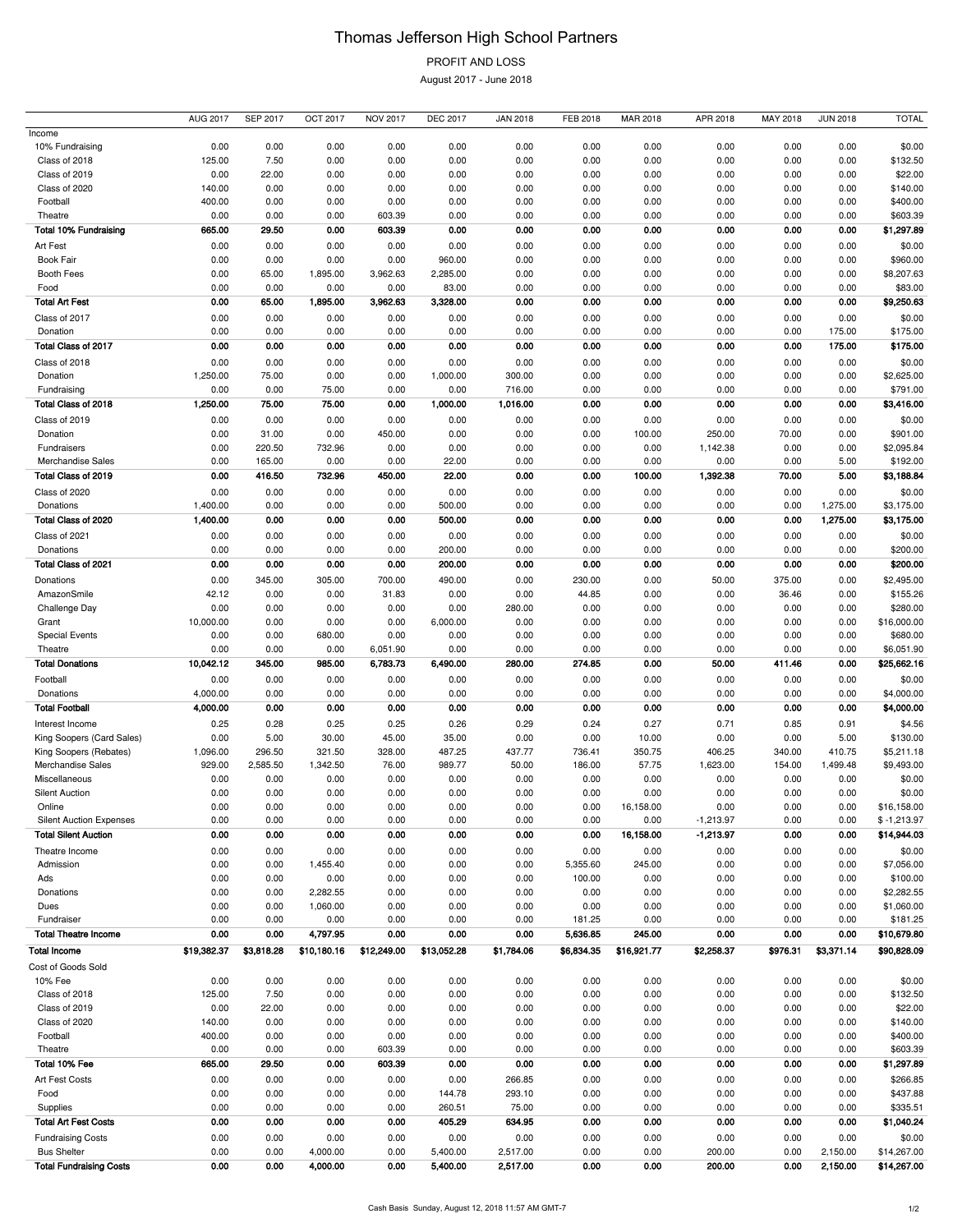|                                   | <b>AUG 2017</b> | <b>SEP 2017</b> | <b>OCT 2017</b> | <b>NOV 2017</b> | <b>DEC 2017</b> | <b>JAN 2018</b> | FEB 2018      | <b>MAR 2018</b> | APR 2018       | MAY 2018      | <b>JUN 2018</b> | <b>TOTAL</b> |
|-----------------------------------|-----------------|-----------------|-----------------|-----------------|-----------------|-----------------|---------------|-----------------|----------------|---------------|-----------------|--------------|
| King Soopers Cards                | 0.00            | 0.00            | 500.00          | 0.00            | 0.00            | 0.00            | 0.00          | 0.00            | 0.00           | 0.00          | 0.00            | \$500.00     |
| Logo Merchandise                  | 0.00            | 0.00            | 0.00            | 6,425.00        | 0.00            | 0.00            | 0.00          | 900.00          | 2,050.00       | 0.00          | 0.00            | \$9,375.00   |
| Partners                          | 0.00            | 507.78          | 0.00            | 0.00            | 0.00            | 0.00            | 0.00          | 0.00            | 0.00           | 0.00          | 0.00            | \$507.78     |
| <b>Total Logo Merchandise</b>     | 0.00            | 507.78          | 0.00            | 6,425.00        | 0.00            | 0.00            | 0.00          | 900.00          | 2,050.00       | 0.00          | 0.00            | \$9,882.78   |
| <b>Square Costs</b>               | 0.00            | 42.57           | 0.00            | 2.50            | 40.83           | 0.00            | 12.36         | 0.00            | 40.05          | 19.35         | 25.80           | \$183.46     |
| Art Fest                          | 0.00            | 2.19            | 61.03           | 134.17          | 69.09           | 0.00            | 0.00          | 0.00            | 0.00           | 0.00          | 0.00            | \$266.48     |
| Challenge Day                     | 0.00            | 0.00            | 0.00            | 0.00            | 0.00            | 10.52           | 0.00          | 0.00            | 0.00           | 0.00          | 0.00            | \$10.52      |
| Class of 2019                     | 0.00            | 3.36            | 0.00            | 0.00            | 0.00            | 0.00            | 0.00          | 3.20            | 8.45           | 3.54          | 0.00            | \$18.55      |
| Partners                          | 19.57           | 15.06           | 41.69           | 0.00            | 0.00            | 0.00            | 0.00          | 0.00            | 0.00           | 0.00          | 0.00            | \$76.32      |
| <b>Total Square Costs</b>         | 19.57           | 63.18           | 102.72          | 136.67          | 109.92          | 10.52           | 12.36         | 3.20            | 48.50          | 22.89         | 25.80           | \$555.33     |
| <b>Theatre Expenses</b>           | 0.00            | 0.00            | 0.00            | 0.00            | 0.00            | 0.00            | 0.00          | 0.00            | 0.00           | 0.00          | 0.00            | \$0.00       |
| Adobe Photograph Plan             | 9.99            | 9.99            | 39.96           | 0.00            | 0.00            | 0.00            | 0.00          | 0.00            | 0.00           | 0.00          | 0.00            | \$59.94      |
| Advertising                       | 0.00            | 0.00            | 0.00            | 100.74          | 0.00            | 0.00            | 0.00          | 0.00            | 16.09          | 0.00          | 0.00            | \$116.83     |
| Custume                           | 0.00            | 0.00            | 246.99          | 0.00            | 0.00            | 53.97           | 204.57        | 0.00            | 0.00           | 0.00          | 0.00            | \$505.53     |
| Food                              | 0.00            | 0.00            | 677.31          | 0.00            | 0.00            | 195.86          | 200.35        | 0.00            | 0.00           | 0.00          | 0.00            | \$1,073.52   |
| <b>Fund Raiser Costs</b>          | 0.00            | 0.00            | 0.00            | 0.00            | 0.00            | 0.00            | 0.00          | 0.00            | 7,586.73       | 0.00          | 0.00            | \$7,586.73   |
| Makeup                            | 0.00            | 0.00            | 380.55          | 300.00          | 0.00            | 0.00            | 697.43        | 0.00            | 0.00           | 0.00          | 0.00            | \$1,377.98   |
| Set Design                        | 0.00            | 0.00            | 737.78          | 500.00          | 0.00            | 129.74          | 4,594.06      | 0.00            | 0.00           | 0.00          | 0.00            | \$5,961.58   |
| Supplies                          | 0.00            | 0.00            | 170.00          | 0.00            | 0.00            | 0.00            | 0.00          | 0.00            | 0.00           | 0.00          | 0.00            | \$170.00     |
| <b>Total Theatre Expenses</b>     | 9.99            | 9.99            | 2,252.59        | 900.74          | 0.00            | 379.57          | 5,696.41      | 0.00            | 7,602.82       | 0.00          | 0.00            | \$16,852.11  |
| <b>Total Cost of Goods Sold</b>   | \$694.56        | \$610.45        | \$6,855.31      | \$8,065.80      | \$5,915.21      | \$3,542.04      | \$5,708.77    | \$903.20        | \$9,901.32     | \$22.89       | \$2,175.80      | \$44,395.35  |
| <b>GROSS PROFIT</b>               | \$18,687.81     | \$3,207.83      | \$3,324.85      | \$4,183.20      | \$7,137.07      | $$ -1,757.98$   | \$1,125.58    | \$16,018.57     | $$ -7,642.95$  | \$953.42      | \$1,195.34      | \$46,432.74  |
| Expenses                          |                 |                 |                 |                 |                 |                 |               |                 |                |               |                 |              |
| <b>Activity Grants</b>            | 875.00          | 0.00            | 0.00            | 0.00            | 0.00            | 0.00            | 1,000.00      | $-1,000.00$     | 0.00           | 0.00          | 0.00            | \$875.00     |
| <b>Administrator Grants</b>       | 0.00            | 0.00            | 0.00            | 0.00            | 0.00            | 0.00            | 0.00          | 0.00            | 0.00           | 0.00          | 0.00            | \$0.00       |
| Challenge Day                     | 0.00            | 0.00            | 0.00            | 0.00            | 0.00            | 0.00            | 0.00          | 0.00            | 62.37          | 0.00          | 0.00            | \$62.37      |
| <b>Total Administrator Grants</b> | 0.00            | 0.00            | 0.00            | 0.00            | 0.00            | 0.00            | 0.00          | 0.00            | 62.37          | 0.00          | 0.00            | \$62.37      |
|                                   |                 |                 |                 |                 |                 |                 |               |                 |                |               |                 |              |
| Advertising                       | 0.00            | 0.00            | 0.00            | 350.00          | 0.00            | 0.00            | 0.00          | 0.00            | 250.00         | 0.00          | 0.00            | \$600.00     |
| <b>Bank Charges</b>               | 2.00            | 2.00            | 2.00            | 2.00            | 2.00            | 2.00            | 2.59          | 2.00            | 22.65          | 0.00          | 0.00            | \$39.24      |
| Fall Clean Up Expenses            | 134.38          | 0.00            | 0.00            | 0.00            | 0.00            | 0.00            | 0.00          | 0.00            | 0.00           | 0.00          | 0.00            | \$134.38     |
| Fees & Licenses                   | 0.00            | 0.00            | 0.00            | 0.00            | 0.00            | 0.00            | 0.00          | 0.00            | 0.00           | 0.00          | 171.07          | \$171.07     |
| Freshman BBQ                      | 355.28          | 0.00            | 0.00            | 0.00            | 0.00            | 0.00            | 0.00          | 0.00            | 0.00           | 0.00          | 0.00            | \$355.28     |
| Hospitality                       | 0.00            | 96.21           | 0.00            | 0.00            | 64.68           | 0.00            | 0.00          | 54.32           | 0.00           | 0.00          | 0.00            | \$215.21     |
| Insurance                         | 0.00            | 0.00            | 0.00            | 0.00            | 0.00            | 0.00            | 0.00          | 0.00            | 0.00           | 0.00          | 0.00            | \$0.00       |
| <b>General Liability</b>          | 0.00            | 0.00            | 0.00            | 197.50          | 0.00            | 0.00            | 202.50        | 0.00            | 0.00           | 0.00          | 0.00            | \$400.00     |
| <b>Total Insurance</b>            | 0.00            | 0.00            | 0.00            | 197.50          | 0.00            | 0.00            | 202.50        | 0.00            | 0.00           | 0.00          | 0.00            | \$400.00     |
| Miscellaneous Expense             | 0.00            | 0.00            | 0.00            | 0.00            | 0.00            | 0.00            | 0.00          | 0.00            | 0.00           | 0.00          | 0.00            | \$0.00       |
| Mr. TJ Expenses                   | 0.00            | 0.00            | 0.00            | 0.00            | 0.00            | 0.00            | 0.00          | 0.00            | 381.21         | 0.00          | 0.00            | \$381.21     |
| <b>Student Activity Expenses</b>  | 2,683.61        | 915.00          | 1,731.32        | 0.00            | 200.00          | 0.00            | 1,382.88      | 350.00          | 2,737.00       | 3,634.78      | 0.00            | \$13,634.59  |
| Supplies                          | 126.01          | 0.00            | 801.86          | 0.00            | 0.00            | 0.00            | 0.00          | 0.00            | 0.00           | 0.00          | 0.00            | \$927.87     |
| <b>Teacher Appreciation</b>       | 0.00            | 0.00            | 0.00            | 0.00            | 0.00            | 611.32          | 0.00          | 0.00            | 390.17         | 722.59        | 71.79           | \$1,795.87   |
| <b>Teacher Grants</b>             | 0.00            | 0.00            | 0.00            | 500.00          | 0.00            | 900.00          | 0.00          | 1,000.00        | 0.00           | 5,284.00      | 0.00            | \$7,684.00   |
| Theatre                           | 0.00            | 0.00            | 0.00            | 0.00            | 0.00            | 0.00            | 0.00          | 0.00            | 0.00           | 0.00          | 0.00            | \$0.00       |
| Custume                           | 0.00            | 0.00            | 0.00            | 0.00            | 0.00            | 0.00            | 29.55         | 0.00            | 0.00           | 0.00          | 0.00            | \$29.55      |
| <b>Total Theatre</b>              | 0.00            | 0.00            | 0.00            | 0.00            | 0.00            | 0.00            | 29.55         | 0.00            | 0.00           | 0.00          | 0.00            | \$29.55      |
| <b>Total Expenses</b>             | \$4,176.28      | \$1,013.21      | \$2,535.18      | \$1,049.50      | \$266.68        | \$1,513.32      | \$2,617.52    | \$406.32        | \$3,843.40     | \$9,641.37    | \$242.86        | \$27,305.64  |
| <b>NET OPERATING INCOME</b>       | \$14,511.53     | \$2,194.62      | \$789.67        | \$3,133.70      | \$6,870.39      | $$ -3,271.30$   | $$ -1,491.94$ | \$15,612.25     | $$ -11,486.35$ | $$ -8,687.95$ | \$952.48        | \$19,127.10  |
| <b>NET INCOME</b>                 | \$14,511.53     | \$2,194.62      | \$789.67        | \$3,133.70      | \$6,870.39      | $$ -3,271.30$   | $$ -1,491.94$ | \$15,612.25     | $$ -11,486.35$ | $$ -8,687.95$ | \$952.48        | \$19,127.10  |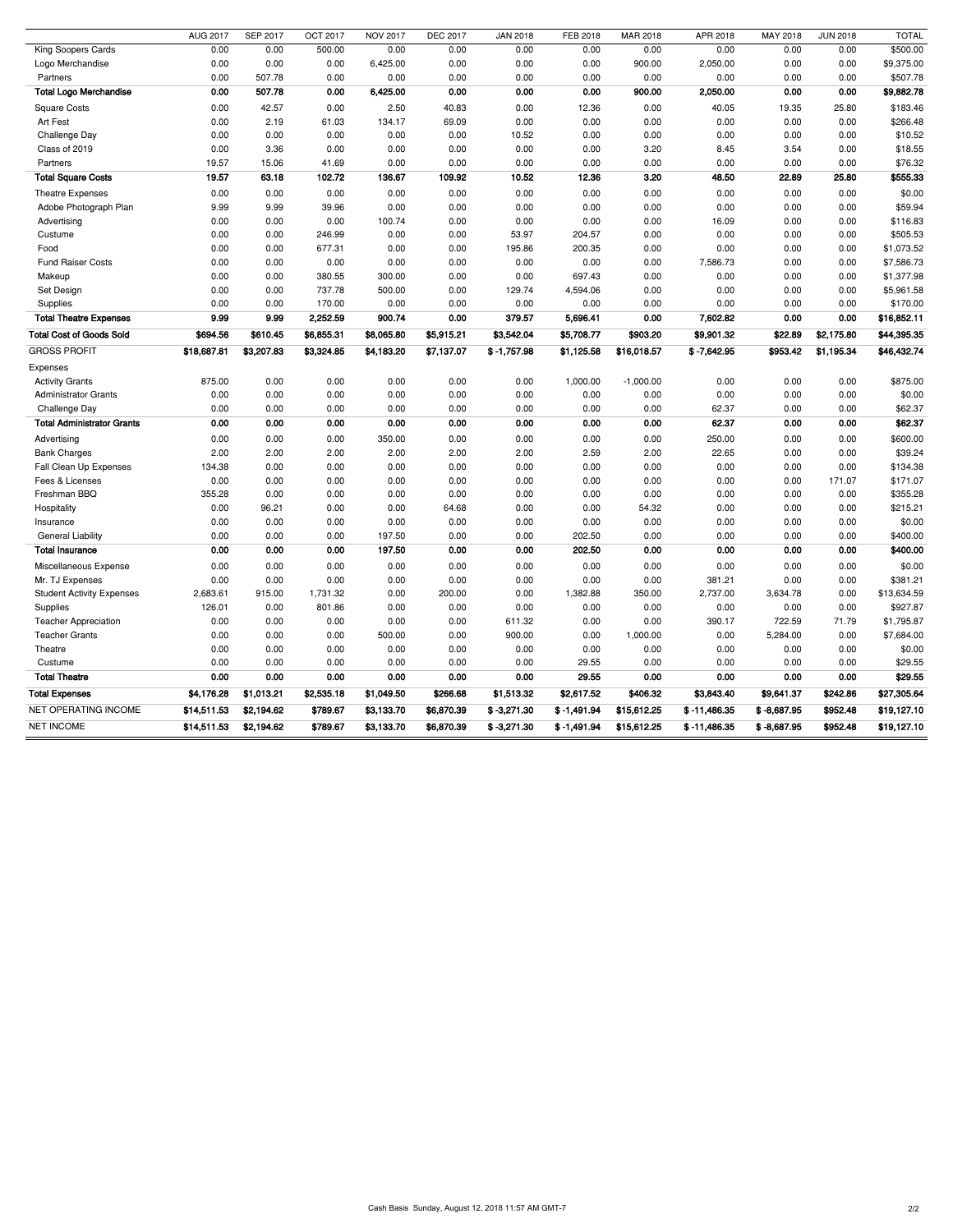## Thomas Jefferson High School Parent Partners

| TJP Financial Summary -                      | Thomas Jenerson Ingh School Farent Farthers<br>June 30, 2018 |    |             |                         |                                              |
|----------------------------------------------|--------------------------------------------------------------|----|-------------|-------------------------|----------------------------------------------|
| <b>Balance Sheet -</b>                       |                                                              |    |             |                         |                                              |
| <b>TJP Checking</b>                          | \$40,276.31                                                  |    |             |                         |                                              |
| <b>TJP Savings</b>                           | $\overline{$}10,364.89$                                      |    |             |                         |                                              |
| Theatre Checking                             | \$                                                           |    |             |                         |                                              |
| Petty Cash                                   | \$<br>240.00                                                 |    |             |                         |                                              |
| <b>Total Cash</b>                            |                                                              |    | \$50,881.20 |                         |                                              |
|                                              |                                                              |    |             |                         |                                              |
| Less:                                        |                                                              |    |             |                         | Notes                                        |
| <b>Community Partner Funds</b>               |                                                              | \$ | 3,573       |                         |                                              |
| <b>Travel Reserve</b>                        |                                                              | \$ | 1,000       |                         | Replenished Travel Fund - Board approved     |
| Due to Activities/Sports/Clubs               |                                                              | \$ | 11,347      |                         | See Current Liabilities for Breakout         |
|                                              |                                                              |    |             |                         |                                              |
| Subtotal                                     |                                                              | \$ | 15,920      |                         |                                              |
|                                              |                                                              |    |             |                         |                                              |
| Due to TJ Theatre                            |                                                              | \$ |             |                         | Closed Theatre Account and transferred to TJ |
| Due to Other Programs                        |                                                              | \$ | 15,920      |                         |                                              |
| <b>Available to TJP</b>                      |                                                              |    | 34,961      |                         |                                              |
| Less: Reserve Requirement                    |                                                              | \$ | 6,000       |                         |                                              |
| <b>Available for Distribution / Expenses</b> |                                                              | \$ | 28,961      |                         |                                              |
|                                              |                                                              |    |             |                         |                                              |
| Other Discussion Items / Notes:              |                                                              |    |             |                         |                                              |
| Parent Partners - Logo Merchandise Sales     |                                                              |    |             |                         |                                              |
| <b>Book Fair</b>                             |                                                              |    |             |                         |                                              |
| Art Fest - Booth Fees                        |                                                              |    |             |                         |                                              |
| Art Fest - Food                              |                                                              |    |             |                         |                                              |
| Amazon Smile                                 |                                                              |    |             |                         |                                              |
| <b>Online Auction Expenses</b>               |                                                              |    |             |                         |                                              |
| Donations                                    |                                                              |    | \$175.00    |                         |                                              |
| Merchandise Sales                            |                                                              |    | \$1,499.48  |                         |                                              |
| COGs                                         | Square                                                       |    | (\$25.80)   |                         |                                              |
|                                              |                                                              |    |             |                         | # of Cards \$ Amount<br>Rebate (5%)          |
| Misc - King Soopers                          |                                                              |    | \$411.00    | Aug                     | \$5,805<br>\$290                             |
|                                              |                                                              |    |             | Sep                     | \$297<br>\$5,930                             |
|                                              |                                                              |    |             | Oct                     | \$6,430<br>\$322                             |
|                                              |                                                              |    |             | Nov                     | \$6,550<br>\$328                             |
|                                              |                                                              |    |             | Dec                     | \$9,745<br>\$487                             |
|                                              |                                                              |    |             |                         |                                              |
|                                              |                                                              |    |             | Jan                     | \$8,755<br>\$438                             |
|                                              |                                                              |    |             | Feb                     | \$736<br>\$14,728                            |
|                                              |                                                              |    |             | Mar                     | \$351<br>\$7,015                             |
|                                              |                                                              |    |             | Apr                     | \$406<br>\$8,125                             |
|                                              |                                                              |    |             | May                     | \$6,800<br>\$340                             |
|                                              |                                                              |    |             | Jun                     | \$8,220<br>\$411                             |
|                                              |                                                              |    |             |                         | \$4,405                                      |
| <b>Total Event Sales</b>                     |                                                              |    | \$2,059.68  |                         |                                              |
| King Soopers Cards                           |                                                              | ٩  | 5.00        | cards sold in the month |                                              |
|                                              |                                                              |    |             |                         |                                              |
|                                              |                                                              |    |             |                         |                                              |
| <b>Bus Shelter</b>                           |                                                              |    |             |                         |                                              |
| <b>Fully Paid</b>                            |                                                              |    |             |                         |                                              |
|                                              |                                                              |    |             |                         |                                              |
|                                              |                                                              |    |             |                         |                                              |
|                                              |                                                              |    |             |                         |                                              |
| <b>Miscellaneous</b>                         |                                                              |    |             |                         |                                              |
|                                              |                                                              |    |             |                         |                                              |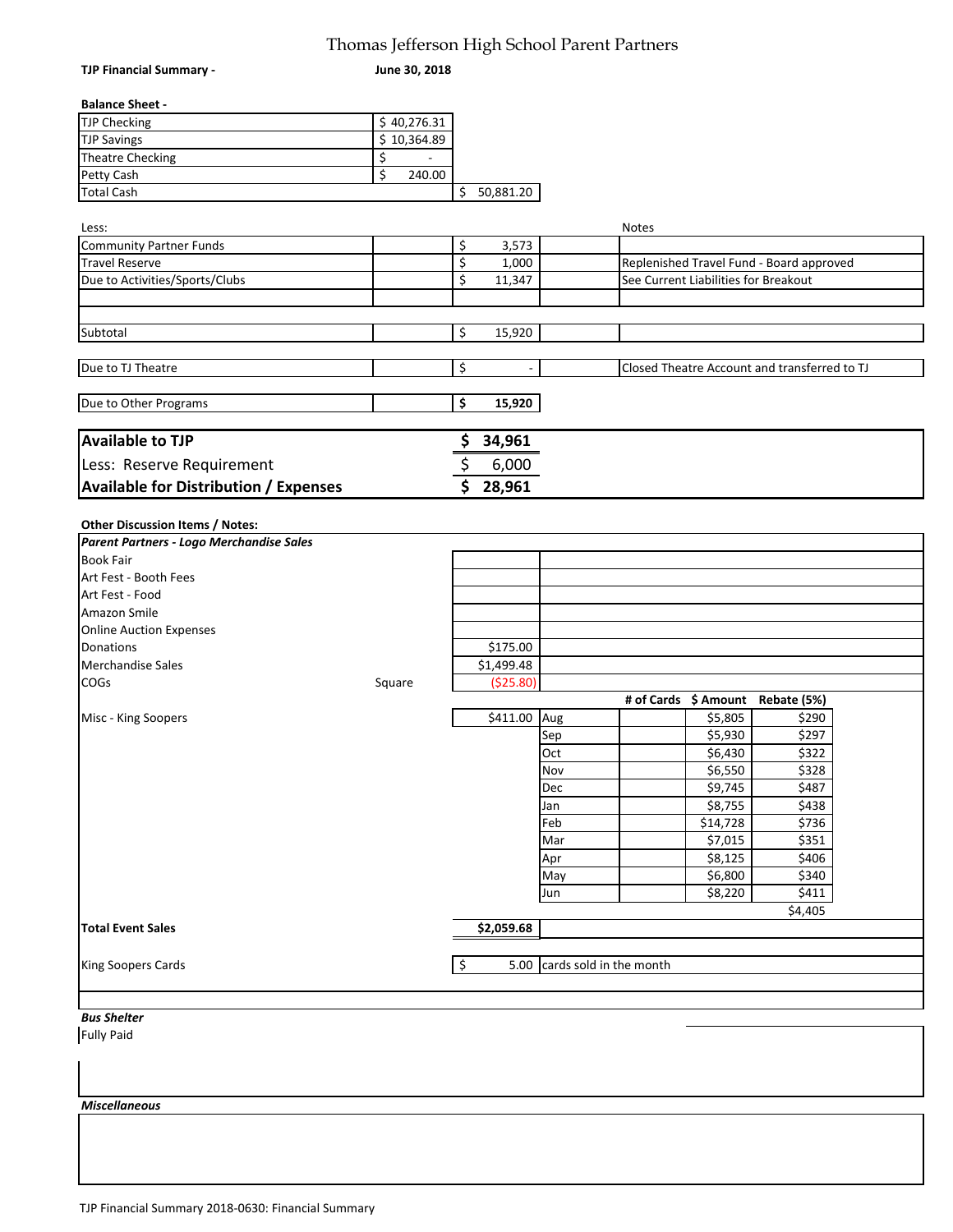#### Thomas Jefferson High School Parent Partners

| <b>TJP Club/Activity Summary</b> | June 30, 2018 |          |                           |           |                    |
|----------------------------------|---------------|----------|---------------------------|-----------|--------------------|
|                                  | Beginning     |          |                           | Ending    |                    |
|                                  | Balance -     |          | May                       | Balance - |                    |
|                                  | 6/1/2018      | Receipts | Expenditures Expenditures |           | 6/30/2018 Comments |
| Community Partner Funds          | 3,573         |          |                           | 3,573     |                    |
| <b>Travel Reserve</b>            | 1,000         |          |                           | 1,000     |                    |
| Class of 2018                    | 1,893         |          |                           | 1,893     |                    |
| Class of 2019                    | 4,633         |          |                           | 4,633     |                    |
| Class of 2020                    | 1,760         | 1,275    |                           | 3,035     |                    |
| Class of 2021                    | 200           |          |                           | 200       |                    |